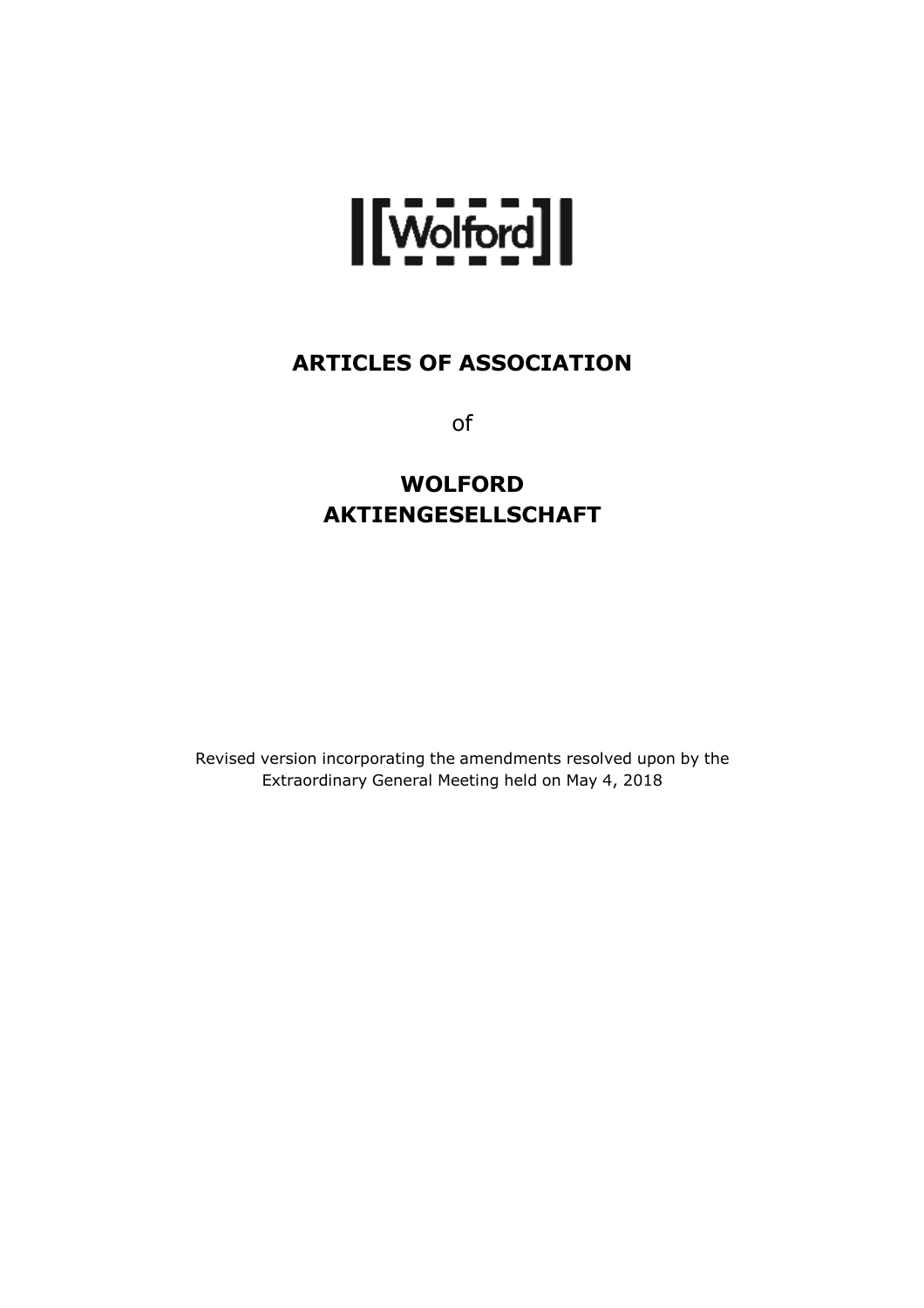# **I. GENERAL PROVISIONS**

# **Section 1 Name and Registered Offices of the Company**

(1) The name of the stock corporation is:

Wolford Aktiengesellschaft

(2) The registered office of the company is in Bregenz/Austria.

# **Section 2 Objects of the Business**

- (1) The purpose of the company's business is the production, distribution and sale of textiles of any kind, in particular knitwear and hosiery, primarily under the "Wolford" brand name.
- (2) Furthermore, the object of the company's business is the purchase and lease of movable and immovable assets, in particular the commercial acquisition, management, lease and sale of real estate, as well as the acquisition of own and third-party data for the purpose of automatic collection, storage and processing, all of which are carried out in accordance with the stipulations contained in the Austrian Data Protection Act, and the trading and sales of goods of any kind.
- (3) The object of the company's business also encompasses the acquisition and management of interests in other companies and corporations, with the exception of the banking business.
- (4) The company is entitled to carry out all activities, transact all business and take all measures required or conducive to achieving the purposes of its business, with the exception of banking transactions.
- (5) The company may also establish branches in Austria and abroad.

# **Section 3 Announcements**

Announcements of the company will take place, as long as and to the extent that this is stipulated by legal regulations, in the "Wiener Zeitung" newspaper. Otherwise, announcements of the company are to be made in accordance with the applicable statutory provisions in each case. All announcements are also to be published on the Website of the company on the Internet.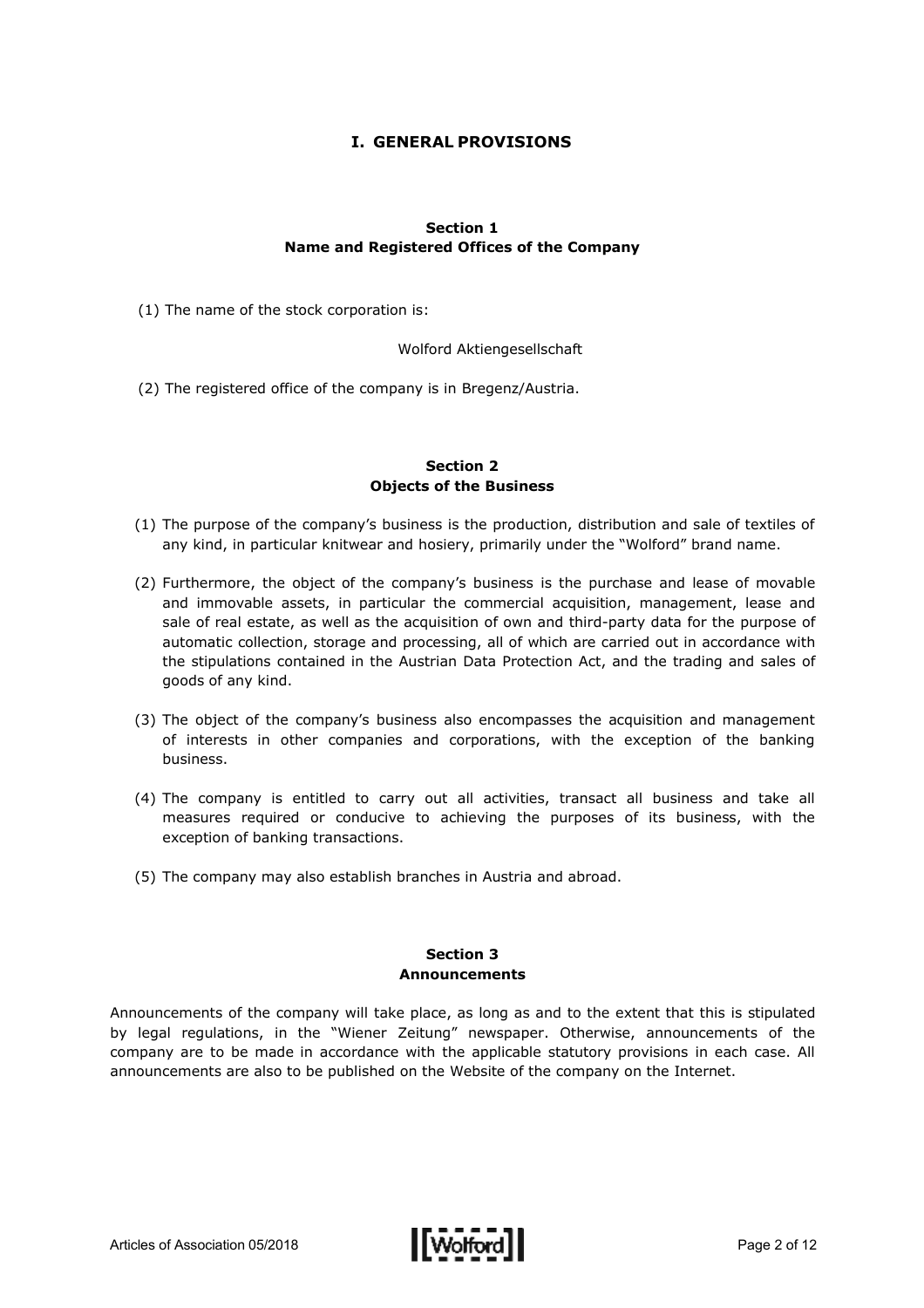# **II. SHARE CAPITAL AND SHARES**

#### **Section 4 Share Capital**

- (1) The share capital of the company amounts to EUR 48,848,227.77 (in words: forty-eight million, eight hundred and forty-eight thousand, two hundred and twenty-seven euros and seventy-seven cents).
- (2) The share capital is divided into a total of 6,719,151 (in words: six million, seven hundred and nineteen thousand, one hundred and fifty-one) no par value bearer shares, with each share representing an equal portion of the Company's share capital.
- (3) All shares are bearer shares.
- (4) If in the case of a capital increase, the resolution on the increase of capital does not stipulate whether the shares shall be bearer shares or registered shares, they shall be bearer shares.
- (5) Holders of preferred shares shall annually receive a preferred dividend corresponding to the holding in the share capital represented by the individual preferred shares. The preferred dividend shall be distributed only if and to the extent that it is covered by the respective net profit for the year, and all arrears on preferred dividends have been redeemed. Any arrears on preferred dividends shall be paid retroactively from the net profit of subsequent years, with previous arrears to be covered prior to arrears incurred at a later date.
- (6) In case of the dissolution of the company, the preferred shareholders will initially receive from the liquidation proceeds any dividends that may be outstanding after the creditors' claims have been satisfied or secured. The remaining liquidation proceeds shall be distributed among shareholders in proportion to their contributions, without any distinction being made between common and preferred shares.
- (7) In the case of a capital increase, the company is entitled to issue further preferred shares with priority or equal rights up to the maximum amount authorized by law, without having to obtain the consent of preferred shareholders.

#### **Section 5 Share Certificates**

- (1) Bearer shares are to be securitized in one or more global certificates. The global certificate(s) is (are) to be deposited with a central securities depository according to Section 1 Para. 3 Austrian Securities Deposit Act or an equivalent foreign securities depository.
- (2) In so far as is legally permissible, the right of shareholders to individual share certificates is excluded.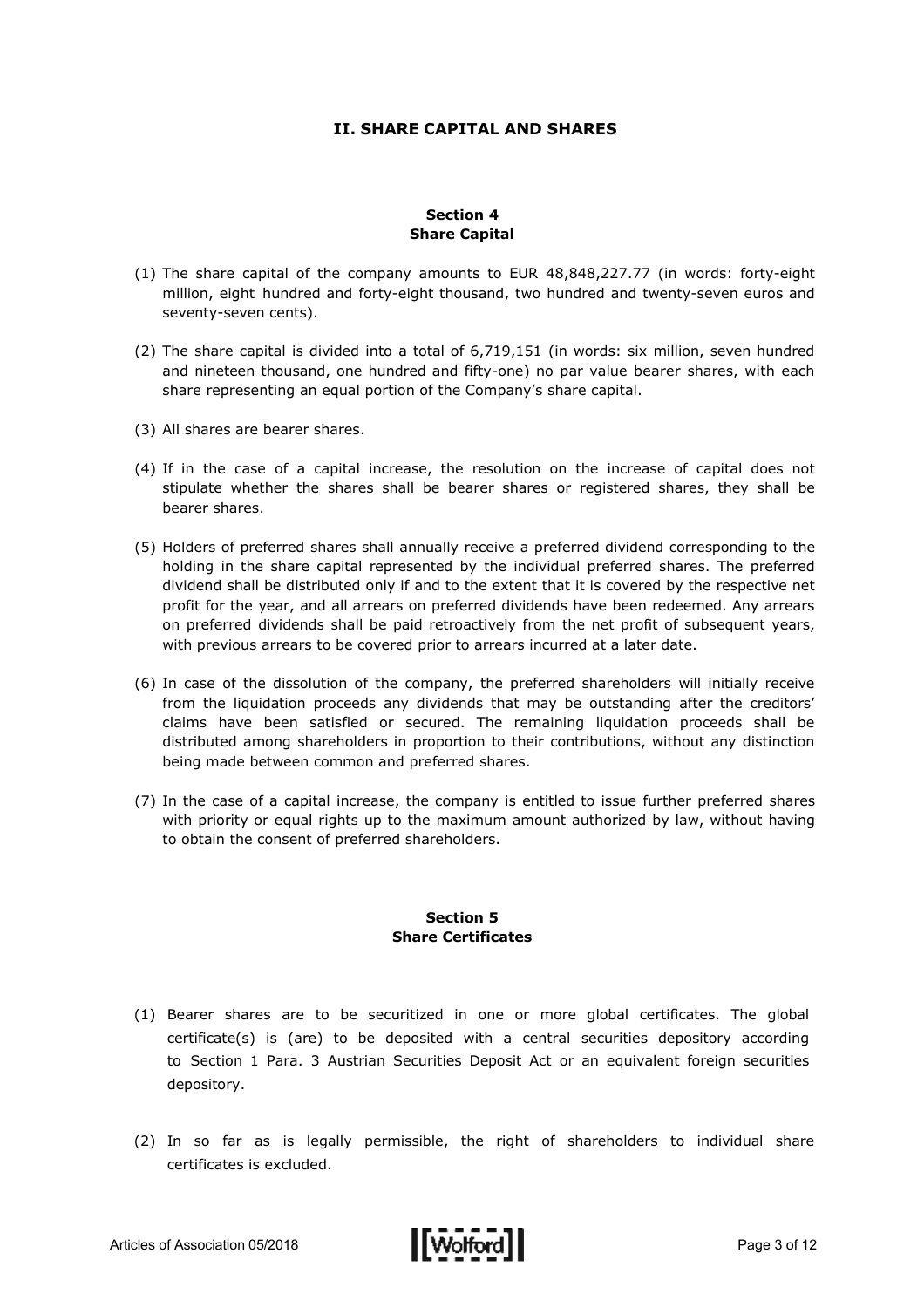(3) In so far as is legally permissible, the form and content of share certificates, global certificates, profit sharing certificates, renewal coupons, partial debentures, interest coupons and warrants are to be determined by the Executive Board.

# **III. EXECUTIVE BOARD**

# **Section 6 Composition of the Executive Board**

- (1) The Executive Board shall consist of two, three or four members. The Supervisory Board may appoint one of the Executive Board members to serve as Chairman of the Executive Board.
- (2) Deputy members of the Executive Board may also be appointed.
- (3) Each member of the Executive Board is entitled to resign without having to provide good cause by complying with the obligation to provide six months' advance notice. The resignation is to be submitted in writing to the Chairman of the Supervisory Board.

#### **Section 7 Representation of the Company**

- (1) The company is represented by two members of the Executive Board or by one member of the Executive Board jointly with a "Prokurist" (authorized representative vested with general commercial power of representation).
- (2) The Supervisory Board may confer the sole power of representation upon individual members of the Executive Board or revoke such power.

#### **Section 8 Management**

- (1) The Executive Board may adopt internal rules of procedure for itself which stipulate the allocation of duties among the Executive Board members and the measures it implements which require formal approval in accordance with Sect. 95 (5) Austrian Stock Corporation Act. The rules of procedure are subject to the approval of the Supervisory Board.
- (2) In its management of the company, the Executive Board is obliged to act in compliance with existing laws, these Articles of Association as well as the rules of procedure approved by the Supervisory Board.
- (3) The Executive Board is required to comply with the restrictions imposed by law, the Articles of Association or by the Supervisory Board in respect to the scope of its authority to do business, or which result from a resolution passed by the Annual General Meeting pursuant to Sect. 103 Austrian Stock Corporation Act.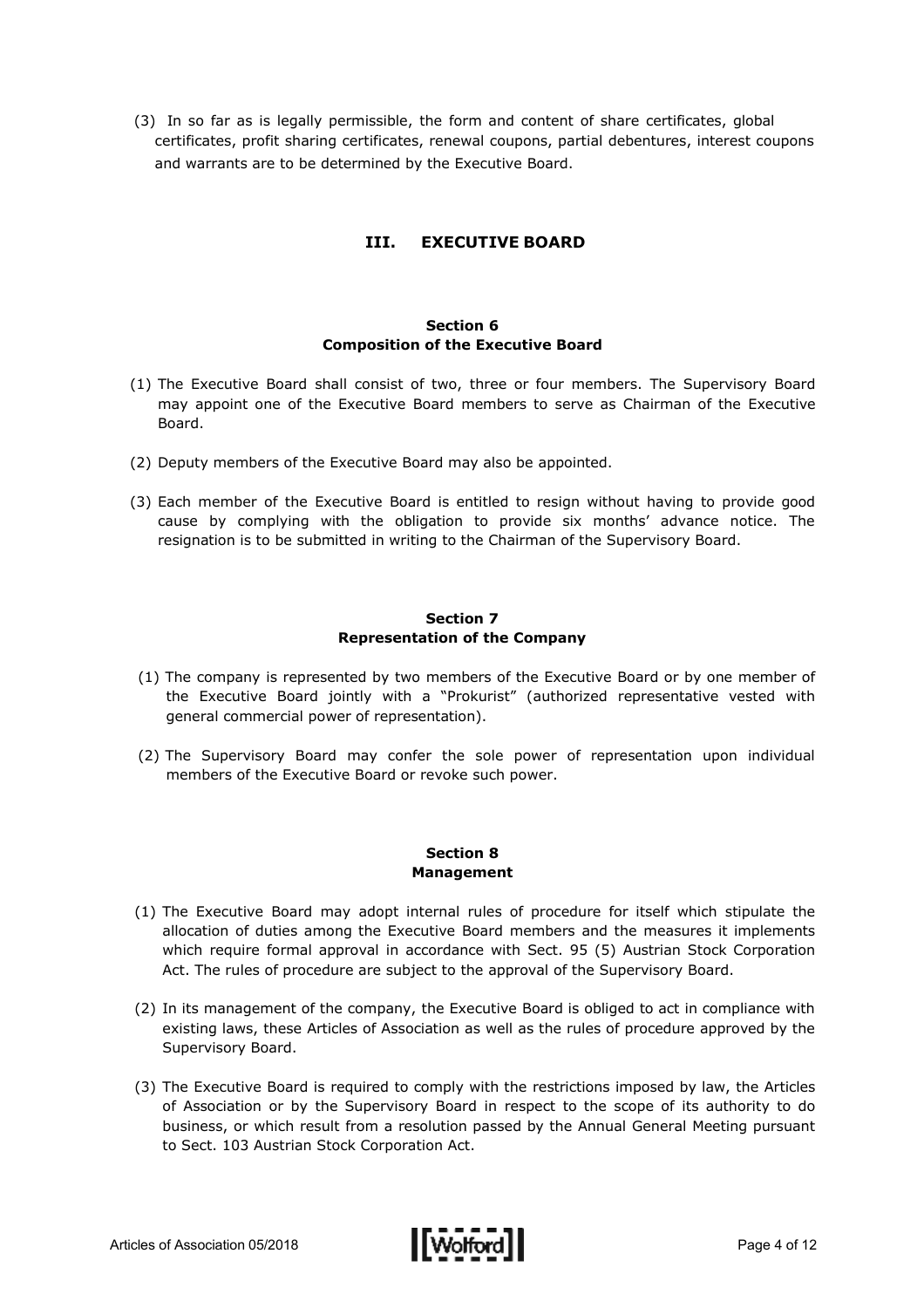#### **Section 9 Reporting to the Supervisory Board**

- (1) The Executive Board is to submit a written report to the Supervisory Board at least once a year on fundamental issues of the company's future business policy as well as to present the future development of the assets and liabilities, financial position and profit or loss of the company based on a forecast (annual report).
- (2) The Executive Board shall also submit a written report to the Supervisory Board at regular intervals, but at least quarterly, on the course of business and the situation of the company in comparison to the forecast, taking the expected future development of the company into account (quarterly report).
- (3) Important developments shall be immediately reported to the Chairman of the Supervisory Board, either orally or in writing. Furthermore, any circumstances of material or major significance to the profitability and liquidity of the company shall be immediately reported to the Supervisory Board, either orally or in writing (special report).
- (4) Additionally, the Supervisory Board is deemed entitled at any time to demand oral explanations to the reports, which are required to comply with the principles of conscientious and truthful accountability. The annual and quarterly reports are to be distributed to each member of the Supervisory Board.

# **IV.SUPERVISORY BOARD**

# **Section 10 Composition of the Supervisory Board**

The Supervisory Board is comprised of a minimum of three and a maximum of six members elected by the Annual General Meeting.

#### **Section 11 Election and Recall of Supervisory Board Members**

- (1) The members of the Supervisory Board are elected by the Annual General Meeting for a maximum period lasting up until the completion of the Annual General Meeting which resolves upon the discharge for the fourth fiscal year following the election, not counting the fiscal year in which the member of the Supervisory Board was elected.
- (2) If members of the Supervisory Board resign or retire prior to the expiration of their terms of office, then a by-election is first to be held at the next Ordinary Annual General Meeting, unless the number of elected members of the Supervisory Board subsequently drops below three. In such a case, members elected by way of by-elections shall serve for the remaining term of office of the member who left the Supervisory Board.
- (3) Each member of the Supervisory Board may also resign without good cause by providing one month's advance written notice to the Chairman of the Supervisory Board.
- (4) The Annual General Meeting may revoke the election of a member of the Supervisory Board before expiration of his or her term of office. The relevant resolution requires a majority of

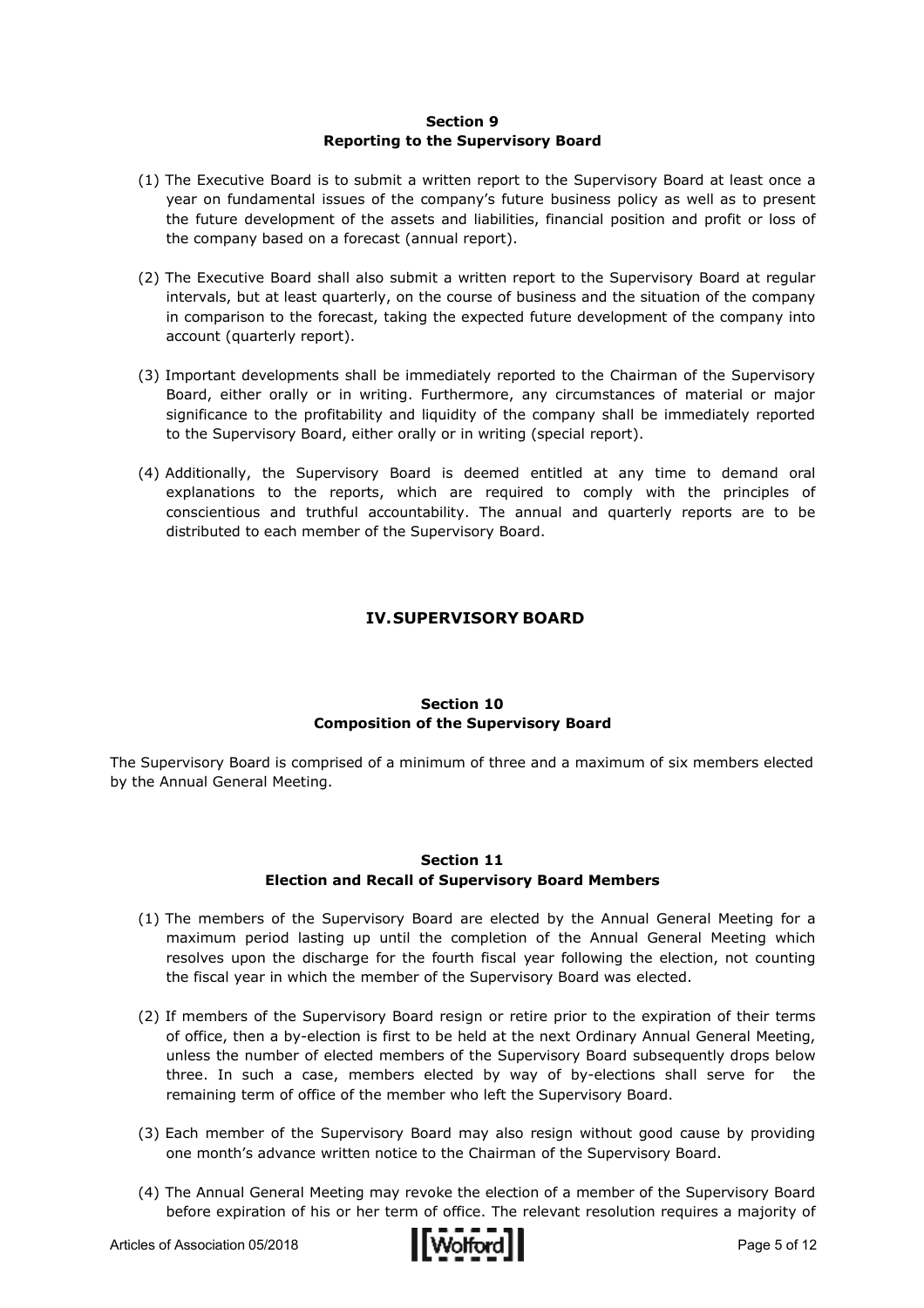three quarters of the votes cast.

# **Section 12 Internal Organization of the Supervisory Board**

- (1) Each year, the Supervisory Board elects a Chairman and a Deputy Chairman from among its members at a meeting to be held following the conclusion of the Annual General Meeting. No separate invitations shall be necessary to convene this meeting. The election requires an absolute majority of the votes cast. If none of the proposed candidates receives the required absolute majority, a final ballot between the two candidates with the most votes shall be held.
- (2) If the position of Chairman or Deputy Chairman becomes vacant, a new election is to be carried out at the next Supervisory Board meeting to replace the resigning member.

#### **Section 13 Internal Rules of Procedure for the Supervisory Board**

- (1) The Supervisory Board shall decide upon its own internal rules of procedure.
- (2) In addition to the general requirements pertaining to resolutions as stipulated in the Austrian Stock Corporation Act, resolutions adopted by the Supervisory Board in respect to its own internal rules of procedure shall require a simple majority of the votes cast by the members elected by the Annual General Meeting.

#### **Section 14 Discussions and Resolutions of the Supervisory Board**

- (1) The discussions and resolutions on the part of the Supervisory Board shall take place at meetings which the Chairman of the Supervisory Board convenes by notifying the members in writing to the last known address. This provision shall not affect Sect. 94 (2) Austrian Stock Corporation Act.
- (2) The Supervisory Board is deemed to have a quorum if a simple majority of the members elected by the Annual General Meeting or at least a minimum of three members is present, including the Chairman or the Deputy Chairman. The Chairman presides over the meeting and determines the type of voting.
- (3) Unless otherwise stipulated by law or the Articles of Association, the resolutions of the Supervisory Board are adopted by a simple majority of the votes cast. In the event of a tied vote, the chairman of the meeting shall have the casting vote.
- (4) Minutes shall be kept of the discussions and resolutions adopted by the Supervisory Board and signed by the chairman of the meeting.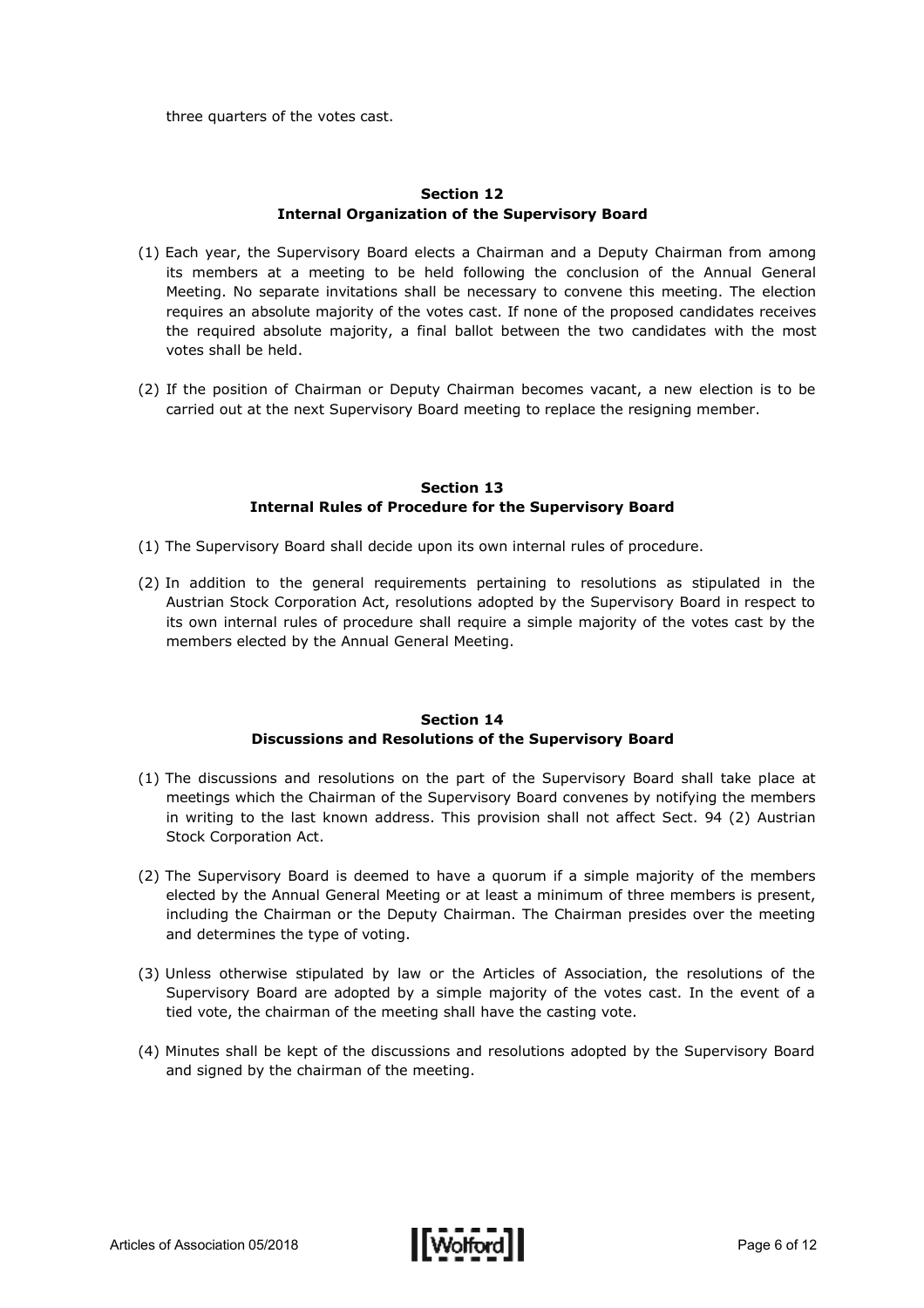#### **Section 15 Proxy**

Each member of the Supervisory Board may authorize another Supervisory Board member to represent him at a single meeting by granting written proxy. The proxy shall not be counted for the purpose of determining if the meeting has a quorum. The right to chair a meeting may not be transferred to another member.

#### **Section 16 Circular Resolutions**

Resolutions of the Supervisory Board may also be adopted by means of a written ballot if the Chairman of the Supervisory Board determines that special reasons exist to warrant such a vote and no member of the Supervisory Board objects to this voting procedure. In the case of such circular resolutions, representation by other members of the Supervisory Board is not permissible.

# **Section 17 Committees**

- (1) The Supervisory Board may set up committees from among its members. Their responsibilities and powers as well as the rules of procedure, if any, are determined by the Supervisory Board. The committees may also be entrusted with decision-making powers. The election procedures stipulated in Sect. 12 of these Articles of Association apply analogously to the election of Supervisory Board members to committees.
- (2) The provisions contained in Sect. 4, 15 and 16 of these Articles of Association apply analogously to the committees established by the Supervisory Board. If a committee only consists of two members, it only forms a quorum if both members are present.

#### **Section 18 Reservation of Powers**

Unless the Supervisory Board decides otherwise on a case-by-case basis, responsibility for deciding on the following is vested in the Supervisory Board as a whole:

- (1) The resolution to adopt the internal rules of procedure for the Supervisory Board and the Executive Board.
- (2) Approval granted to the financial statements, the proposal for the appropriation of profits and the Management Report as well as resolution approving the report to the Annual General Meeting pursuant to Sect. 96 of the Austrian Stock Corporation Act.
- (3) The appointment and recall of members of the Executive Board as well as the appointment and recall of the Chairman of the Executive Board.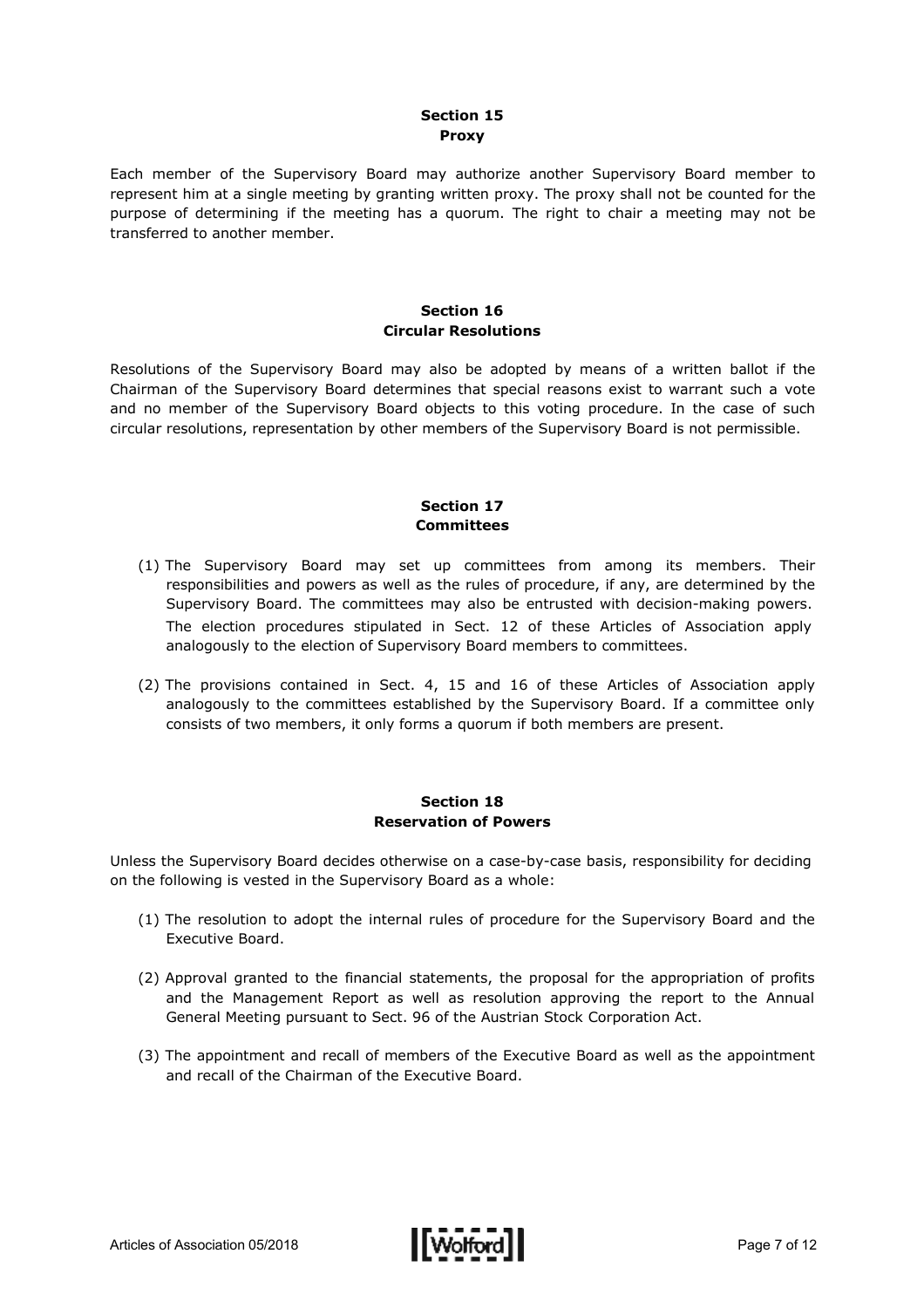#### **Section 19**

# **Participation in Supervisory Board and Committee Meetings**

- (1) Persons who are members of either the Supervisory Board or the Executive Board may not take part in meetings of the Supervisory Board and its committees. Specialists and persons providing information may be invited to meetings and consulted on individual issues. In any case, the auditor shall attend the specific Supervisory Board meetings dealing with the approval of the company's financial statements as well as the preparation and audit of these financial statements.
- (2) Members of the Supervisory Board who do not belong to a particular committee may only attend the meetings of this committee with the consent of the Chairman of the Supervisory Board.

# **Section 20 Amendments**

The Supervisory Board is empowered to pass resolutions on amendments to the Articles of Association provided that these changes only affect their wording.

# **Section 21 Supervisory Board - Declarations of Intent**

Declarations of intent on the part of the Supervisory Board and its committees shall be made by the Chairman of the Supervisory Board.

# **V. ANNUAL GENERAL MEETING**

#### **Section 22 General**

The Annual General Meeting of the company's shareholders is to be held at its registered offices, at one of its domestic branches or at another location where an Austrian notary public practices.

# **Section 23 Convocation**

- (1) The Annual General Meeting is convened by the Executive Board or the Supervisory Board.
- (2) The announcement of the convocation of an ordinary Annual General Meeting and the corresponding invitation to shareholders is to be made no later than on the 28<sup>th</sup> day before the meeting is scheduled to take place, whereas the announcement of the convocation of an extraordinary Annual General Meeting is to be made no later than the  $21<sup>st</sup>$  day before the meeting is scheduled to take place. Both announcements must take the following provisions into account:

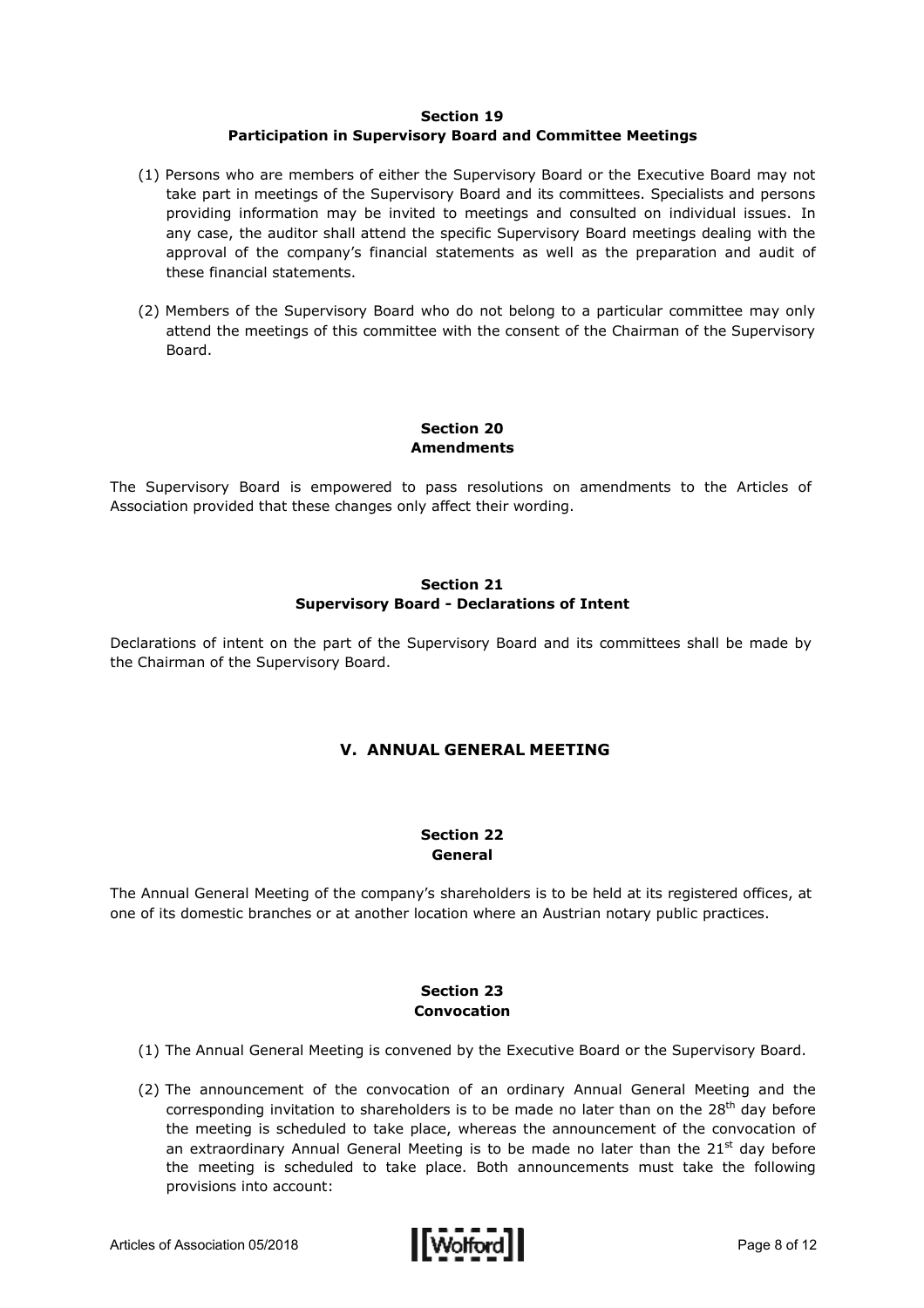#### **Section 24 Right to Participate in the Annual General Meeting**

- (1) The entitlement to participate in a Annual General Meeting and the right to exercise the rights of shareholders is based on the ownership of shares of the company at the end of the tenth day before the Annual General Meeting is held. Shareholders who want to participate in the Annual General Meeting and exercise their right to vote are required to provide evidence of their ownership of shares to the company.
- (2) In order to verify share ownership of bearer shares in the company deposited with a depositary credit institution, it is sufficient to have a confirmation on the record date pursuant to § 10a Para. 2 Austrian Stock Corporation Act issued by a depositary credit institution whose registered office is in a member state of the European Economic Area, or in a full member state of the OECD (certificate of deposit). This certificate is to be received by the company no later than a term of three working days prior to that of the Annual General Meeting, and sent to the addressed divulged for that purpose in the convocation.
- (3) The certificate of deposit shall not be more than seven days old on the date it is presented to the company, and must be conveyed to the company in text form. The company will accept a certificate of deposit transmitted via an international, highly secure messaging network of financial institutions, provided that the participants can be clearly identified.

# **Section 25 Language**

- (1) Deposit certificates shall be issued either in German or English.
- (2) In order to be legally binding, any notices on the part of shareholders and/or credit institutions which are addressed to the company must be sent either in German or English.
- (3) Annual General Meetings are to be officially held in German.

#### **Section 26 Voting Rights**

- (1) Voting rights are exercised in accordance with the number of no par value shares.
- (2) Exercising of voting rights at the Annual General Meeting by authorized proxies is permissible with a written power of attorney which is to be transmitted to and retained by the company. The proxy issued in writing in accordance with the requirements of the "text form" is sufficient. The proxy may also be sent by electronic means.
- (3) If the shareholder grants a power of attorney to its depositary credit institution (§ 10a Austrian Stock Corporation Act, it will suffice if the credit institution declares, in addition to providing the certificate of deposit, that it has been granted power of attorney.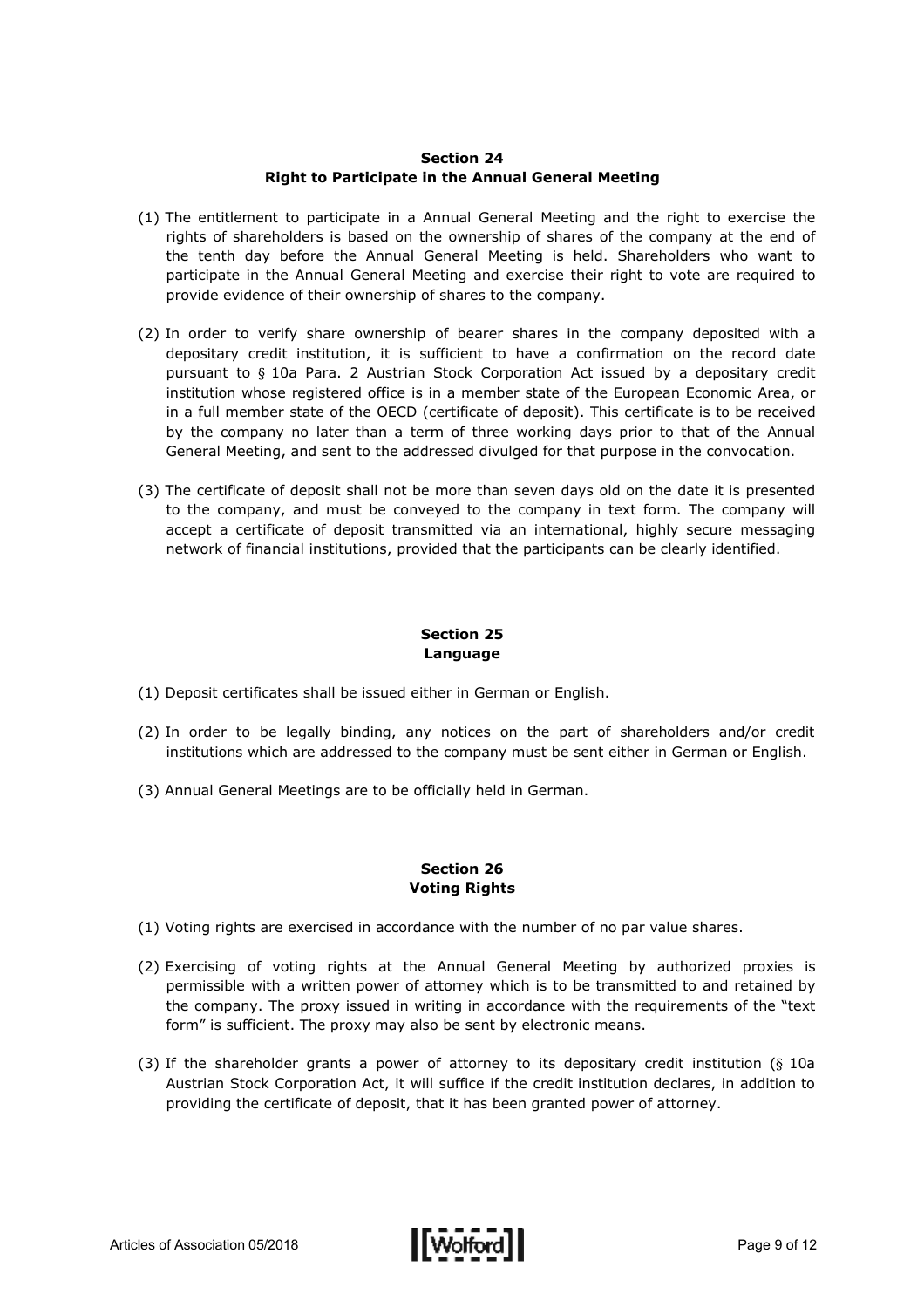# **Section 27 Chairmanship of the Annual General Meeting**

- (1) The Chairman of the Supervisory Board or his deputy chairs the Annual General Meeting. If neither the Chairman nor the Deputy Chairman appears or is prepared to chair the meeting, then the notary appointed for the purposes of notarization shall chair the meeting with the purpose of electing a Chairman for the Annual General Meeting.
- (2) The Chairman of the Annual General Meeting conducts the proceedings and determines the order in which the agenda items are handled as well as the type and manner of voting. If several proposals have been submitted for one item on the agenda, the Chairman also determines the sequence of voting on these proposals.

#### **Section 28 Majority Voting**

- (1) Unless a different majority is prescribed by law or by these Articles of Association, the Annual General Meeting shall pass resolutions with a simple majority of the votes cast. In cases which require a capital majority, resolutions are adopted by a simple majority of the share capital represented upon the passing of the resolution.
- (2) If no absolute majority is obtained on the first ballot of elections, a final ballot will be held between the two candidates who received the most votes. In the case of a tie, the Chairman of the meeting shall have the casting vote.

# **Section 29 Subject Matter of Resolutions**

The Annual General Meeting resolves every year during the first eight months of the respective fiscal year on the following issues concerning the previous business year:

- Distribution of the net profit
- Discharge of the members of the Executive Board and the Supervisory Board
- Election of the auditor, and in cases provided for by law, adoption of the annual financial statements.

# **VI.FINANCIAL STATEMENTS AND DIVIDENDS**

#### **Section 30 Fiscal Year**

The fiscal year shall commence on May  $1^{st}$  of each calendar year and end on April 30<sup>th</sup> of the following calendar year.